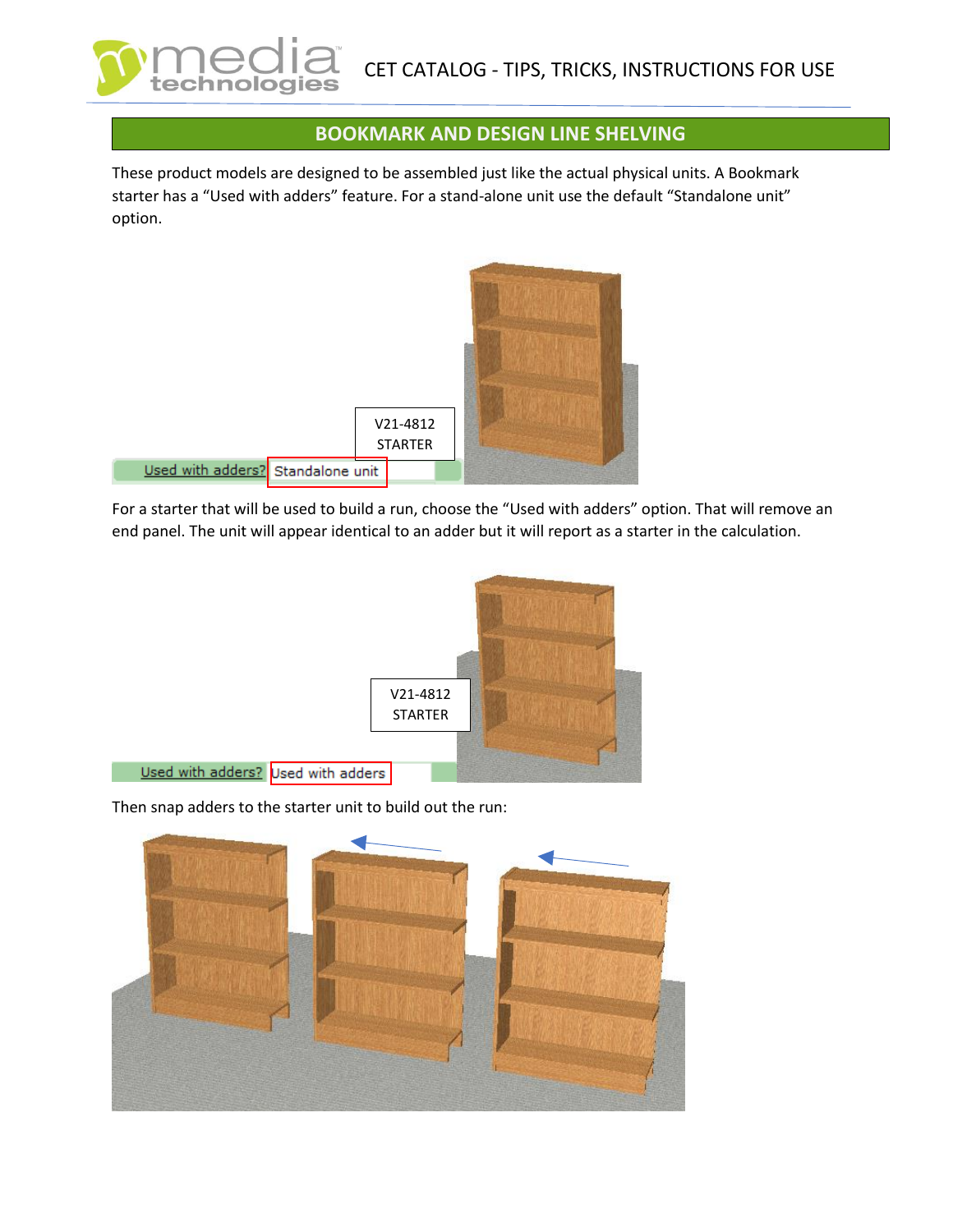



The last step is to add back the end panel that was removed by the "Used with adders" option. You'll need to choose the correct size end panel from the catalog.



In the illustration below you'd add a 21-4812-EP. It will only snap to the correct height adder.



End panels won't report in the calculation since they're really part of the starter unit. All design line bookcases use the same 21 series adders and differ only by the end panels on the starter unit.